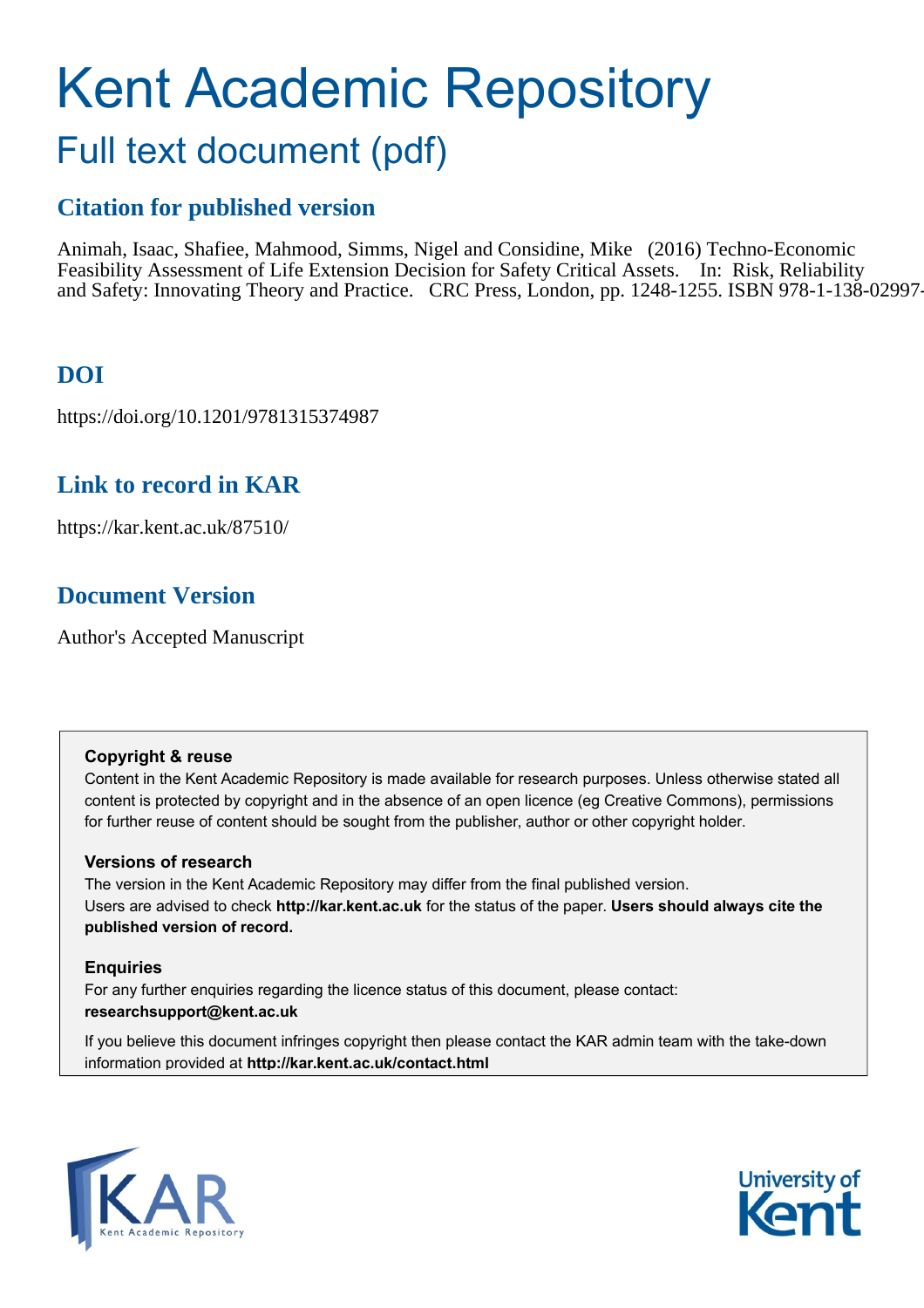# Techno-economic feasibility assessment of life extension decision for safety critical assets

I. Animah, M. Shafiee, N. Simms

*Cranfield University, Bedfordshire MK43 0AL, United Kingdom*

M. Considine

*University of Sheffield, Sheffield S1 3JD, United Kingdom*

ABSTRACT: Life extension is one of the major end-of-life decisions in management of the industrial assets which must be made based on all information gathered from system operation and maintenance to ensure that the process is feasible. Most of the existing life extension feasibility assessment models are restricted solely to either "technical" or "economic" considerations, which may lead to inaccurate conclusion or misleading recommendations. In this paper, a techno-economic feasibility assessment framework is developed for life extension decision-making of safety critical assets. All aspects of data collection and review, screening and prioritization of safety critical assets, condition assessment, estimation of remaining useful life and risk analysis are incorporated in the technical assessment. A cost-benefit analysis is also applied to calculate all the costs and benefits of a life extension programme. The decision to qualify an asset for continuous operation beyond its service life is made based on a life extension index which is calculated by combining two indexes of equipment health condition and economic added-value derived respectively from the technical and economic assessments. For the purpose of clarity, the proposed model is applied to a water deluge system on an offshore oil platform.

# 1 INTRODUCTION

The increasing demand in world's energy consumption has made life extension  $(LE)$  a necessary part of economic life of industrial assets. More than half of the oil and gas installations in the North Sea have exceeded their original design life and now require replacement (Stacey, 2011). The lifespan of a number of nuclear reactors in the United States, United Kingdom and France has been extended by twenty years from 40 to 60, representing a cumulative capacity of more than 69,000 MW electricity (http://www.eia.gov/).

Nowadays, the engineering systems consist of hundreds of subsystems and components including safety critical elements (SCEs). Even though extending the life of industrial assets can result in economic added-value, the condition of some SCEs may not be suitable for extended operations from safety or environmental perspectives. Thus, the need for development of an appropriate LE management framework for SCEs is crucial. For a successful implementation of the LE management process, a multi-disciplinary decision-making methodology is required to develop. This is because achieving an efficient LE solution requires inputs from designers, system engineers, manufacturers, material specialists, operators and maintenance technicians, health and safety professionals, financial and economic analysts, and human factor researchers. Therefore, the LE management process must be defined taking into account not only economic factors such as maintenance costs, but also technical requirements such as availability and survivability of SCEs during extended period of operation.

Galbraith *et al.* (2005) developed a capability maturing model (CMM) to assess the technical qualification of offshore installations for LE. Hokstad *et al* (2010) proposed a framework for LE process integrating material degradation, obsolescence and organisational issues to ensure acceptable technical integrity of offshore assets throughout their life extension period. Vaidya and Rausand (2011) proposed a framework for technical health assessment of critical assets for LE and applied it to a subsea raw seawater injection system. Liu *et al* (2014) presented a framework for managing LE of the offshore oil and gas installations in Chaina's Bohai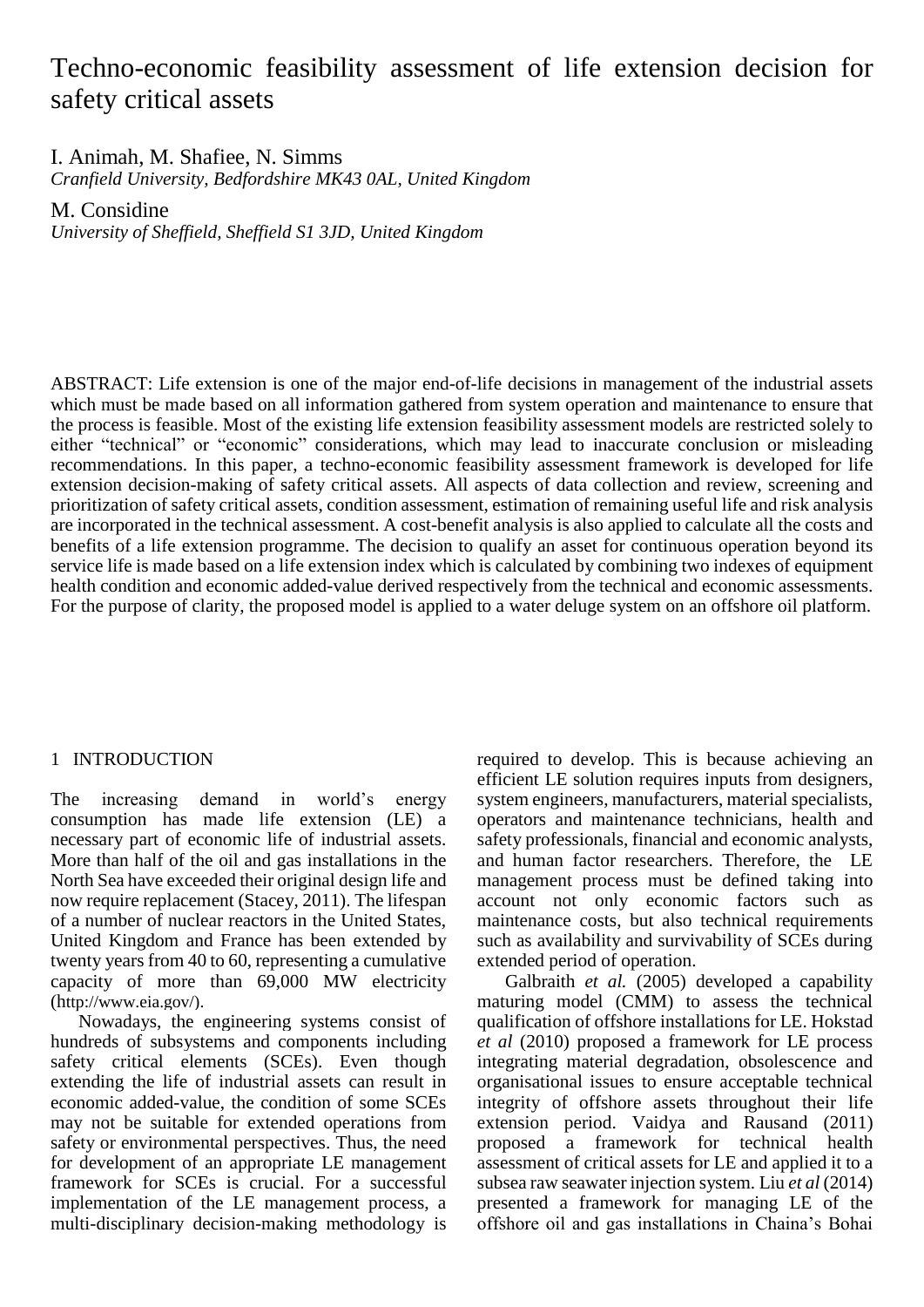Bay field. The framework mainly focuses on technical assessment of safety related systems for future operations. Ramírez and Utne (2014) proposes a dynamic Bayesian network for assessing the LE of ageing repairable systems. Adhikary and Kundu (2014) suggested that LE feasibility studies should be based on techno-economic analysis.

Even though the proposed frameworks may be convenient for managers to assess the performance of LE process for SCEs, they have some drawbacks. For instance, they are restricted solely to either "technical" or "economic" considerations which may lead to inaccurate conclusion or misleading solutions to asset managers. Another drawback is that the existing frameworks are one industry specific and may lack applicability outside the industry from which they originate.

The current paper addresses the above-mentioned drawbacks and proposes a generic techno-economic feasibility assessment framework for life extension decision-making based on the asset condition assessment and cost-benefit-analysis (CBA) techniques. The decision to qualify a SCE for continuous operation beyond its service life is made based on a life extension measure (LEM) which is calculated by combining equipment health index (EHI) and economic index (EI) obtained respectively from the technical and economic assessments. The generic nature of the proposed framework makes it applicable to various industries, including the renewable and fossil fuel power generation sectors, railway transport, aerospace, automotive, etc.

The rest of the paper is organised as follows. The techno-economic LE management framework is presented in Section 2. Section 3 applies the proposed framework to evaluate the feasibility of a LE programme for a water deluge system on an offshore oil platform. The research is concluded in Section 4.

# 2 TECHNO-ECONOMIC MODEL

In this Section, a conceptual framework is developed for the purpose of examining LE decisions that are made for SCEs. Most of the information are obtained from a combination of two sources – personal interviews with experts who have experience in undertaking LE programmes, and literature review. As shown in Fig. 1, the proposed framework contains three phases: 1) preparation, 2) assessment, and 3) implementation. The main tasks in each of the phases are described in the following sub-sections.

#### *2.1. Phase 1: Preparation*

The first phase in the LE management process is the preparation stage which includes the tasks of defining the premises for LE, data collection, and screening and prioritisation of SCEs.



Figure 1. The proposed framework for life extension management of safety critical elements.

# *2.1.1 Definition of premises for LE*

The LE management process begins with clearly stating the objectives of undertaking such a programme, where these objectives must fit into stakeholders' requirements for the extended operation of assets. Stakeholders for LE programme include regulators/government, operators and investors. Regulators are mostly appointed by governments in many jurisdictions to regulate operators' activities through laws. Non-compliance to these laws may result in sanctions and subsequent invalidation of operational license. Operators and investors also need their installations remain fit-forpurpose throughout their extending lives to maximise return on investment (ROI).

#### *2.1.2 Data collection*

For an accurate assessment of LE programme, it is necessary to collect data during the design, commissioning, operation, maintenance and modification phases of asset lifecycle. Lack of good quality data will negatively impact the LE decisionmaking procedure. Therefore, appropriate mechanisms should be established to enhance the capabilities of data collection in capital intensive engineering industries and maintain the integrity of assets during extended life of operation.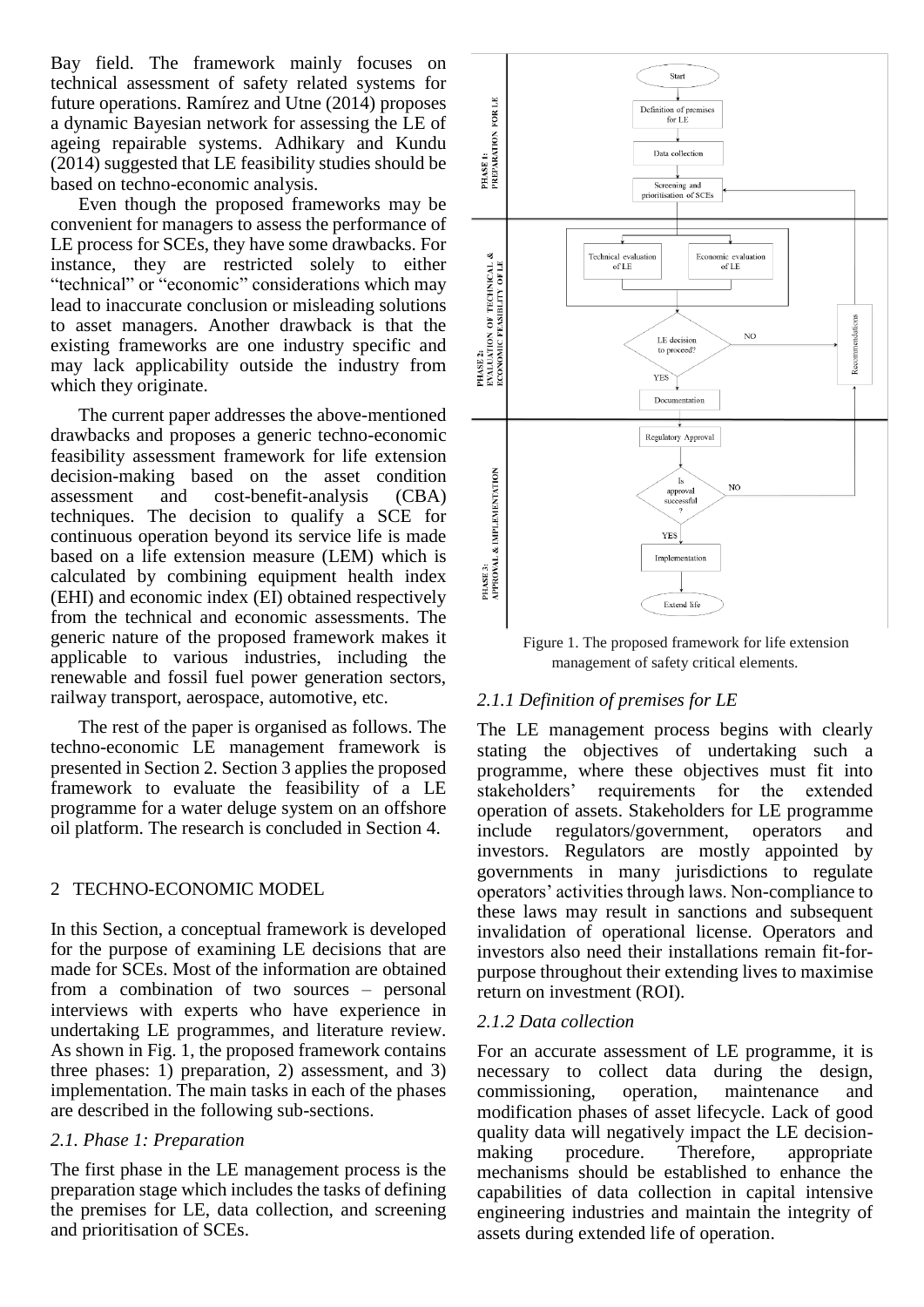# *2.1.3 Screening and prioritisation of SCEs*

It might be costly or time consuming to perform LE feasibility analysis on all systems and structures. In this task, the SCEs of an installation asset are systematically identified and prioritized. The main objective of screening task is to focus limited LE management resources on those systems and components whose performance is critical to safety. In addition, the screening and prioritisation of SCEs can substantially improve the reliability and productivity of production facilities in many industries.

Several analytical tools have so far been utilized to screen and prioritise the SCEs, e.g. causeconsequence analysis (CCA), checklist analysis, event tree analysis (ETA), fault tree analysis (FTA), hazard and operability analysis (HAZOP), failure mode and effects analysis (FMEA), failure mode, effects and criticality analysis (FMECA), what-if analysis, etc. This study uses a modified FMEA tool called Ageing Failure Mode and Effects Analysis (AFMEA) for ranking and prioritising the SCEs. The risk priority number (RPN) for potential ageingrelated failure modes are evaluated using 10-point rating scales for severity of impact (S), likelihood of occurrence (O) and likelihood of detection (D). AFMEA is a technique which has been applied in the nuclear energy industry to investigate the ageing effects on critical systems' vulnerabilities (Nitoi *et al.* 2011). In this paper, we apply the AFMEA technique to identify systems and components possessing high degradation rates. One of the main strengths of this approach is that it allows conducting qualitative and quantitative analyses to evaluate the contribution of SCEs to overall risk of failures in an installation or a system. It is also a structured, sequential and repeatable technique which can be performed using the following steps:

- Breaking the system down into sub-systems.
- Identifying the sub-systems functions.
- Understanding the stress factors for each subsystem and determining possible ageing failure modes.
- Specify detection methods for each possible ageing failure mode.
- Evaluating the risk of each ageing failure mode by assigning indices to S, O and D.
- Calculating the RPN by multiplying severity, occurrence and detectability ratings.
- Ranking and prioritising the sub-systems according to their RPN values.
- Making corrective/preventive actions.

The RPN is used to prioritise various failure modes caused by the ageing phenomenon. This number is a value between 1 and 1000, with 1 being the lowest ranking and 1000 the highest. The RPN value represents the effect or contribution of each

ageing failure mode to the system's total risk. The assets based on their RPN values are classified into three groups: less sensitive, moderately sensitive and highly sensitive to ageing. In this study, the subsystems having RPN values less than 100 are grouped as less sensitive to ageing and therefore less critical. Sub-systems with RPN values between 100 and 200 are grouped as moderately critical because of their moderate ageing impacts on system safety. Lastly, the sub-systems with RPN values greater than 200 are classified as highly critical.

## *2.2 Phase 2: Technical and economic analysis of LE*

The second phase of the proposed framework comprises two key modules: (i) technical assessment module which evaluates the equipment's health condition for LE and (ii) economic assessment module which examines the monetary added-value of LE (see Fig. 2). These two modules are explained in details as following:

## *2.2.1. Technical assessment module*

The technical assessment module involves the application of condition assessment tools to determine current physical and functional health status of an asset. Risk assessment methodologies have widely been used for this purpose in some industries (see Palkar and Markeset, 2012; Shafiee *et al.*, 2013; Carvalho *et al.*, 2015). On the other hand, probabilistic safety assessment (PSA) models have also been employed in the nuclear industry to determine current health status of safety related systems (Martorell *et al.*, 1999; Kancev *et al.*, 2011; Martón *et al.*, 2015). Prognostic Health Management (PHM) is also gaining prominence in condition assessment and predicting remaining useful life (RUL) of safety related systems. Ramuhalli *et al*. (2012) applied PHM techniques to predict the RUL of nuclear reactor components. Our proposed framework adopts an assessment rating approach as in references Palkar and Markeset, 2012; Liu *et al*., 2014; Carvalho *et al.*, 2015. However, the approach utilized in this study is more quantitative and accounts for greater number of factors influencing the LE technical assessment. The steps involved in this approach are described as below:

*Step 1*: Select one of the SCE's sub-systems based on the screening and prioritisation results.

*Step 2*: Identify condition assessment factors important to LE assessment of the chosen sub-system.

*Step* 3: Divide the condition assessment factors into *history* and *health* factors according to their risk contributions.

*Step 4*: Assign a score to each condition assessment factor, as presented in Table 1, based on the available data and the knowledge and experience of field experts or assessment team.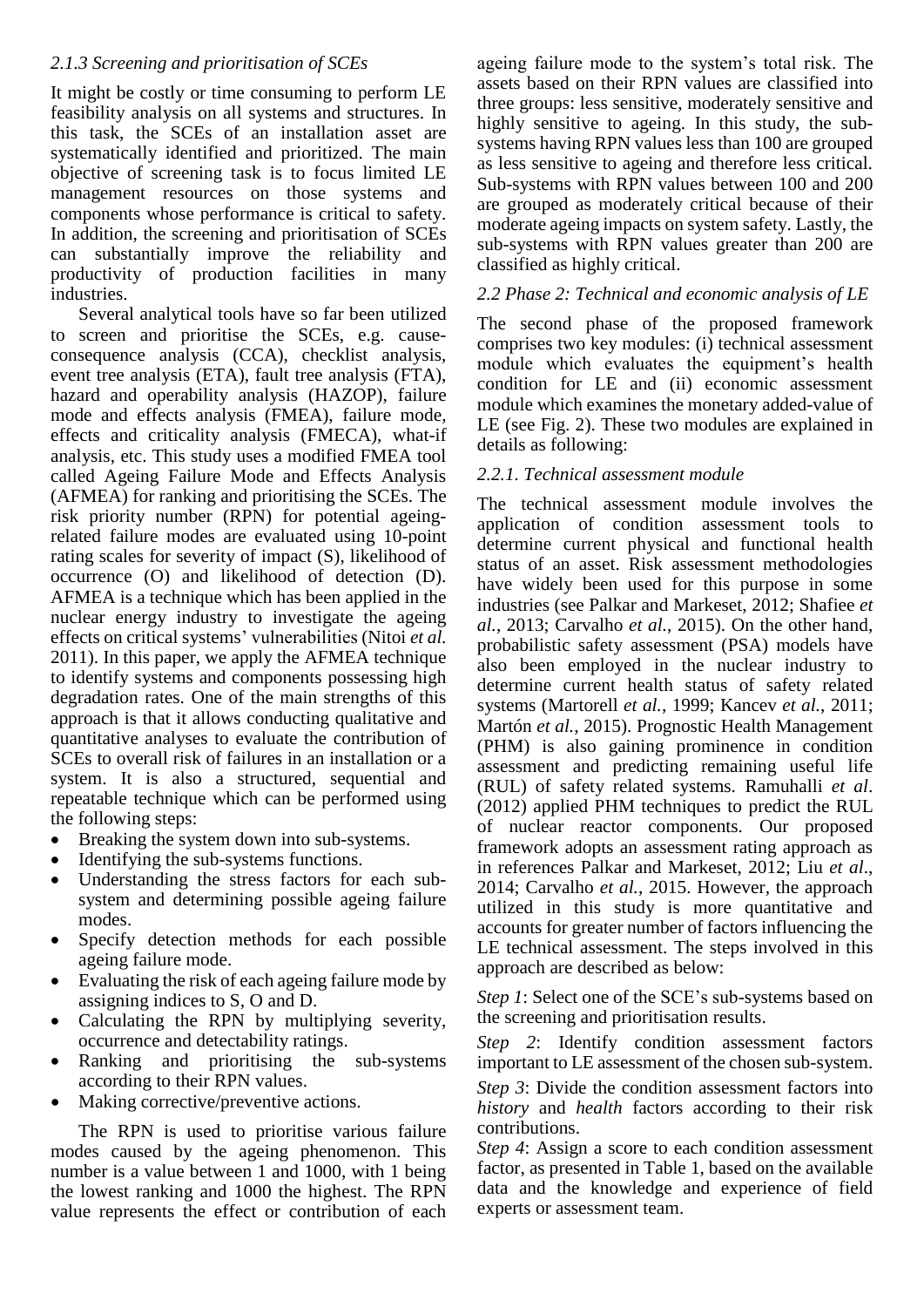

Figure 2. A techno-economic life extension feasibility analysis framework.

Table 1. Rating scores for condition assessment factors

| Rating | Score | Risk level | Condition         |
|--------|-------|------------|-------------------|
|        |       | None       | Normal            |
| В      |       | Low        | Moderately normal |
|        |       | Moderate   | Not normal        |
|        |       | High       | Worst             |

*Step 5*: Sum up the weighted scores for history and health factors to obtain the asset condition score given by Eq.  $(1)$ :

Condition score = 
$$
\sum_{i=1}^{n} S_i w_i
$$
; where  $\sum_{i=1}^{n} w_i = 1$ , (1)

where *n* indicates the number of elements (parameters) taken into account in each factor, *S<sup>i</sup>* represents the rating score of the *i*th element, and *w<sup>i</sup>* is the relative importance (weight) of the element *i*. *Step 6*: Determine the Condition Index (CI) using Eq. (2) as below:

$$
CI = 0.4 \times \text{history score} + 0.6 \times \text{health score.}
$$
 (2)

*Step 7*: Display the sub-system's health condition in three colors of green, yellow and red according to the value of condition indices (see Table 2)*.*

Table 2. Asset health condition based upon condition index.

|               | Asset health condition |
|---------------|------------------------|
| $[4.0 - 3.5]$ | Green                  |
| $[3.5 - 3.0]$ | Yellow                 |
| $[3.0 - 0.0]$ | Red                    |

*Step 8*: Estimate the RUL of the sub-system if its health condition is displayed in yellow.

Technical justification of a sub-system for LE is represented by a binary variable ( $0$ ' or  $1$ '), where 0 indicates a poor condition and 1 implies a healthy condition. Those sub-systems whose health conditions are displayed in green color will be qualified for LE from technical perspective and their RUL will not require to be estimated. Accordingly, the equipment health index (EHI) is assigned to be one. The red zone represents intolerable risk and those sub-systems that fall into this category are not technically qualified for LE and hence, their EHI is assigned to be zero. If equipment's CI falls in the yellow zone, which is a warning zone, some further measures will need to be taken into account before the sub-system is qualified for LE. In order to assign an EHI for sub-systems in the warning zone, the operator has to determine their RULs.

A review of literature on various methods for estimating the RUL of safety critical systems can be found in Jardine *et al.* (2006) and Galar *et al.* (2012). When the RUL of sub-system is estimated, it then is compared to the remaining field life (RFL). If the RUL is less than or equal to RFL, the EHI is assigned as the value one which implies that the sub-system is qualified for LE from technical point of view. Otherwise, when  $RUL \leq RFL$  implying that the remaining reserves of the field lack the capacity to implement LE interventions and the process will not be feasible.

*Step 9*: Repeat process for all sub-systems of the SCE.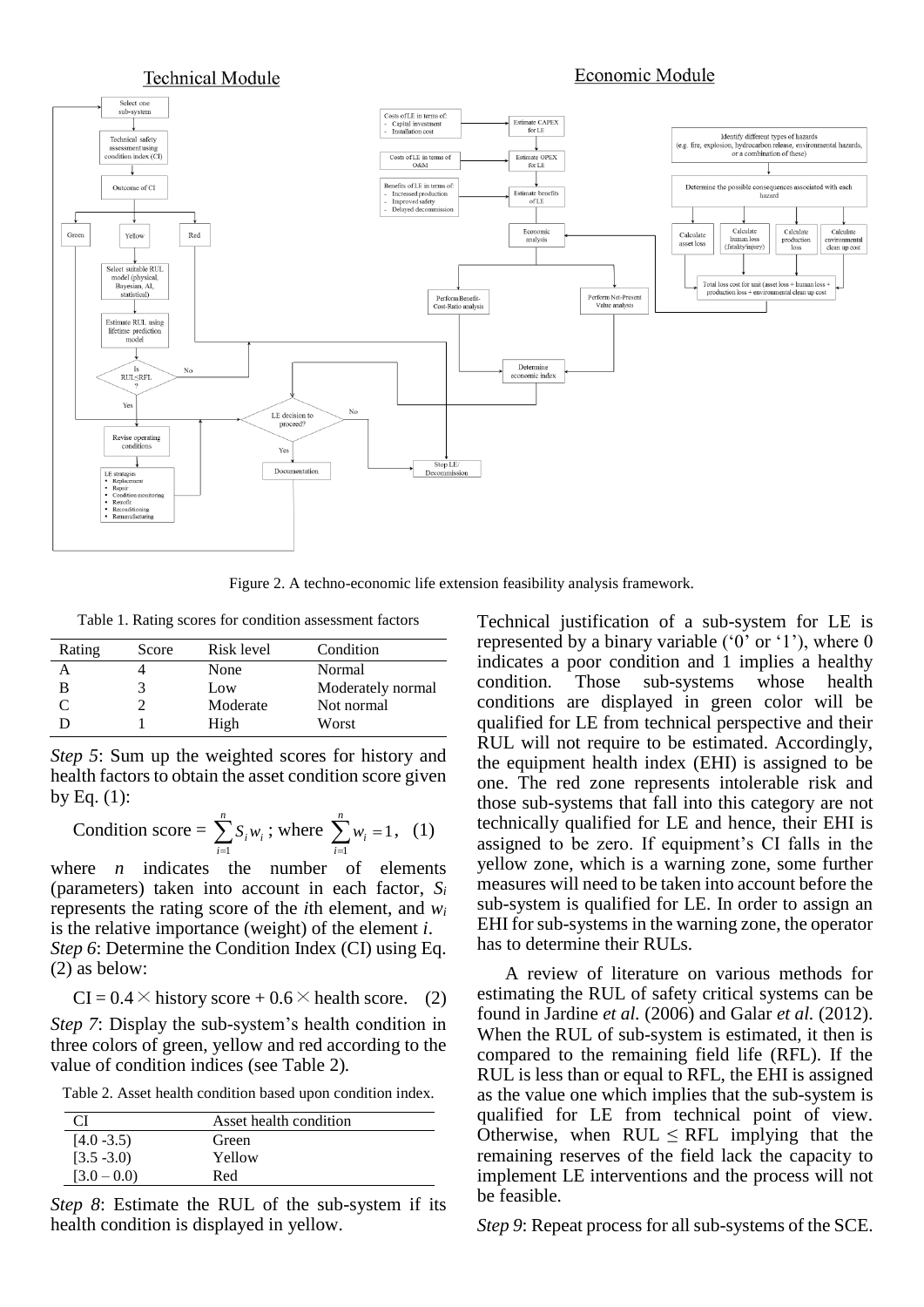#### *2.2.2. Economic assessment module*

Even though the technical assessment is key for ensuring safe and reliable operation of SCEs during LE period, the economic evaluation of the programme must not be ignored. The economic assessment accounts for the total investment cost required for implementation of LE strategies. In order to evaluate the economic feasibility of LE programme, an economic index (EI) on the basis of cost-benefit-analysis (CBA) is presented. According to Mechler and Hochrainer-Stigler (2013), CBA compares the cost of implementing an alternative with its benefits and then calculates the net economic efficiency. In order to perform an economic analysis for LE, the decision-makers must first identify the benefits and costs associated with LE.

## *2.2.2.1. Benefits of LE*

The benefits of extending the service life of SCEs usually include: increased production, improved safety and delayed decommissioning cost (continued license to operate) (Shafiee and Zuo, 2012). Increased production is interpreted as the ability to reduce the equipment downtime which can be achieved through either improving the fault detection capability or reducing the maintenance lead times. Another benefit associated with LE is increased revenue generation, since an increase in the level of production leads to larger revenue streams.

Improved safety involves the benefits that arise from reduction of fatalities as a result of implementing LE programme. However, these benefits are often non-monetary and it is difficult to quantify them. It has been proven in the literature that when assets reach their end-of-life stage (i.e., the third stage of the bathtub curve), they typically experience an increasing failure rate. So, extending the service life when an appropriate LE strategy is adopted has the potential to reduce the equipment failure rate. It is also an established fact that extending the service life of SCEs will delay commissioning costs to be incurred, which can be considered as an added-value to assets managers.

# *2.2.2.2. Costs of LE*

The costs associated with LE process include capital investment, installation cost and operating expenses. The capital investment costs for LE consist of cost of acquiring new equipment and the cost of hardware and software upgrades for SCEs to achieve an appreciable level of safety which is a requirement for license application. Installation of newly acquired equipment requires hiring and paying a number of laborers. In addition, the installation of new equipment may require some facilities to be shut down for a period of time, resulting in production loss penalties. Furthermore, a number of service boats must be used for transportation of LE personnel, equipment and consumables to and from installations.

Operating expenditures consist of all operating expenses including maintenance cost, royalty cost, logistical support cost (e.g. spare part cost) and statutory taxes for the extended operation.

Finally, the economic index (EI) can be determined using Net Present Value (NPV) or<br>Benefit-Cost-Ratio (BCR) techniques. These Benefit-Cost-Ratio (BCR) techniques. These techniques are briefly summarized as below:

#### - *Net Present Value (NPV)*

NPV is defined as the difference between the present values of benefit cash flows and cost cash flows over a period of time. In order to compute the NPV of a LE strategy, the below equation is used:

NPV = 
$$
\sum_{t=0}^{T} \frac{1}{(1+r)^{t}} [B(t) - C(t)],
$$
 (3)

where  $B(t)$  and  $C(t)$  represent respectively the total benefits and costs in a given year *t*, *r* is the discount rate and *T* is the time horizon of LE programme. If the NPV for a LE solution is non-negative (i.e., NPV  $\geq$ 0), then the EI is assigned to be one; otherwise, if  $NPV < 0$ , the index is assigned as zero.

## - *Benefit-Cost Ratio (BCR)*

BCR is defined as the present value of all benefits divided by present value of all costs. Therefore,

$$
BCR = \sum_{t=0}^{T} \frac{B(t)}{(1+r)^t} / \sum_{t=0}^{T} \frac{C(t)}{(1+r)^t} . \tag{4}
$$

Now, if the BCR for a LE solution is greater than or equal to one (i.e.,  $BCR \ge 1$ ), then the EI is assigned to be one; otherwise, if  $BCR < 1$ , the index is assigned as zero.  $\Box$ 

The economic assessment module in the second phase of our proposed framework uses a risk-cost assessment approach to calculate the risks/costs associated with LE programme. The total risk-cost (TRC) includes four types of risks/costs arising due to asset loss (ALRC), human health loss (HHLRC), environmental damage (EDRC), and production loss (PLRC). Therefore,

 $TRC = ALRC + HHLRC + EDRC + PLRC.$  (5) These four types of risks/costs are described below in details:

#### - *Asset loss risk-cost (ALRC)*

Asset loss risk-cost refers to the costs incurred due to loss of equipment or damage to equipment as a result of ageing phenomenon. Ageing effects on SCEs may lead to major accidents such as fire and explosion. ALRC can be calculated using Eq. (6) given by:

$$
ALRC = A_D \times C_A, \qquad (6)
$$

where A<sub>D</sub> represents the equipment's damage area and C<sup>A</sup> is the asset loss cost per unit area.

#### - *Human health loss risk-cost (HHLRC)*

Human health loss risk-cost is calculated by the product of the number of people that may be affected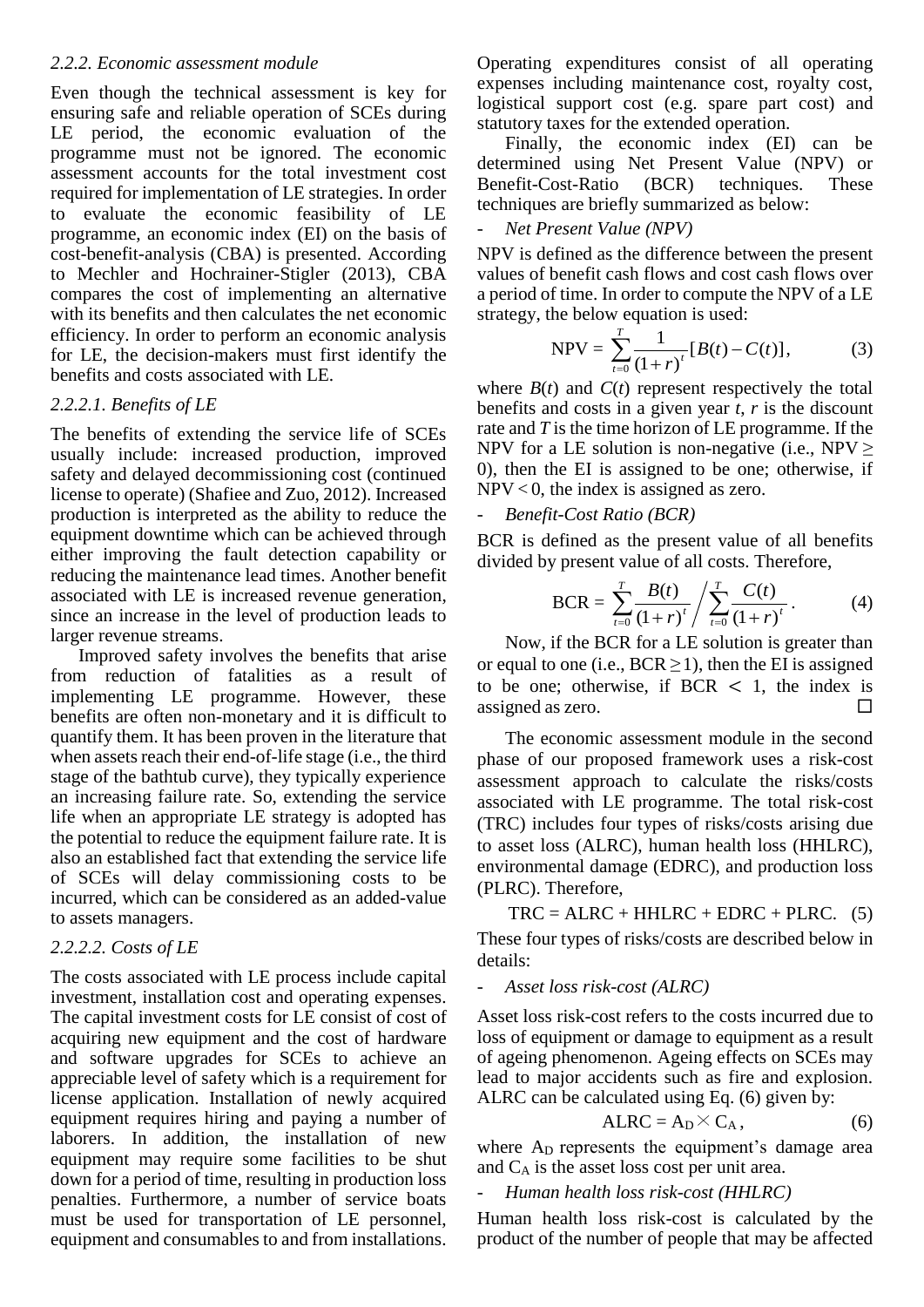$(N_D)$  and the health care cost associated with each fatality  $(C_H)$ . Thus,

$$
HHLRC = N_D \times C_H. \tag{7}
$$

The cost of human fatalities may introduce a degree of uncertainty into the cost calculations. Khan and Amyotte (2005) suggested that some indicators such as cost of rehabilitation, insurance and worker's compensation rate can be used instead.

#### - *Environmental damage risk-cost (EDRC)*

Environmental damage risk-cost includes cost of all kinds of damage to operating environment and surface cleaning charges, if required. Then,

$$
EDRC = (A_{ED} \times C_{ED}) + C_{SC}, \tag{8}
$$

where A<sub>ED</sub> represents environment's damage area, CED isthe cost of environmental damage per unit area, and  $C_{SC}$  represents the surface clean-up cost.

## - *Production loss risk-cost (PLRC)*

Production loss risk-cost due to asset damage is calculated by the production rate per day  $(C_P)$ multiplied by expected downtime  $(T_d)$  in days. Then,

$$
EDRC = C_P \times T_d. \tag{9}
$$

Finally, the life extension measure (LEM) is determined by multiplying equipment health condition index and economic added-value index. If LEM equals one, the sub-system will be qualified for LE from both technical and economic perspectives.

#### *2.3 Phase 3: Approval and implementation*

The third phase of the proposed framework focuses on regulatory approval process and implementation of measures to monitor the effectiveness of LE management programme.

#### *2.3.1 Regulatory approval*

LE programme must be supported by engineering and technical documentation for justification of continuous operation of SCEs beyond their original design life. The main purpose of regulatory consideration and approval is to thoroughly assess the documentation submitted by operators and ensure that SCEs can perform their intended functions during LE period in accordance with relevant regulations. Regulators are required to review and verify that LE programme is consistent with current regulations and industry-approved standards. In the case when a SCE is not qualified for LE at the approval stage, a recommendation is made whether or not to decommission the facilities.

#### *2.3.2 Implementation*

This task of the framework provides the expected main outputs from the proposed LE management programme enabling optimisation and continuous improvement of testing, inspection and maintenance actions required during extended life period.

#### 3 APPLICATION AND RESULTS

In this Section, the proposed model is applied to support the LE decision-making for a water deluge system on an offshore oil platform. The platform was commissioned in 1990 for producing oil and gas from the West African region. The platform is a tanker based floating production and storage (FPSO) facility and its water deluge system is expected to be operated for an extended length of time, up to seven years.

The water deluge system on the platform has been designed and constructed according to ISO standards and guidelines as described in the company's engineering documents. The sub-system of the water deluge system consists of seawater (SW) lift pump and booster pump packages with diesel power directdriven system. The diesel engine drive system was replaced by a new one 10 years ago. The water deluge system is independent of SW cooling system and according to the inspection of piping and instrument data (P&ID), it is also independent of all other systems on the platform. An illustration of the water deluge system is presented in Fig. 3. Other subsystems include: fire and gas (F&G) logic, nozzles, detectors, firewater (FW) ring main, pipes, controls, instrumentation and valves used for various purposes.



Figure 3. The sub-systems of a water deluge system

In Fig. 3, the arrows illustrate the direction of the water flow. The seawater is pumped at a height of 80m by the lift pump. The water then flows through the booster pump to the FW ring main for distribution. In addition, 55m<sup>3</sup> /h of water is used for diesel engine cooling. The FW ring main is fitted with check valves to avoid back flow to the pumping system. FW ring main piping are situated outside of hazardous areas to use for multi-directional flow. There is a F&G logic which is responsible for starting diesel engine and pumps as well as opening of deluge valves at the alarm from detectors. According to the information collected from design manuals, the water deluge system is constructed from materials such as Cu/Ni (90/10) alloy for pumps and diesel engine cooling system and galvanised carbon steel for the piping network. In what follows, the results of the case study are presented and discussed.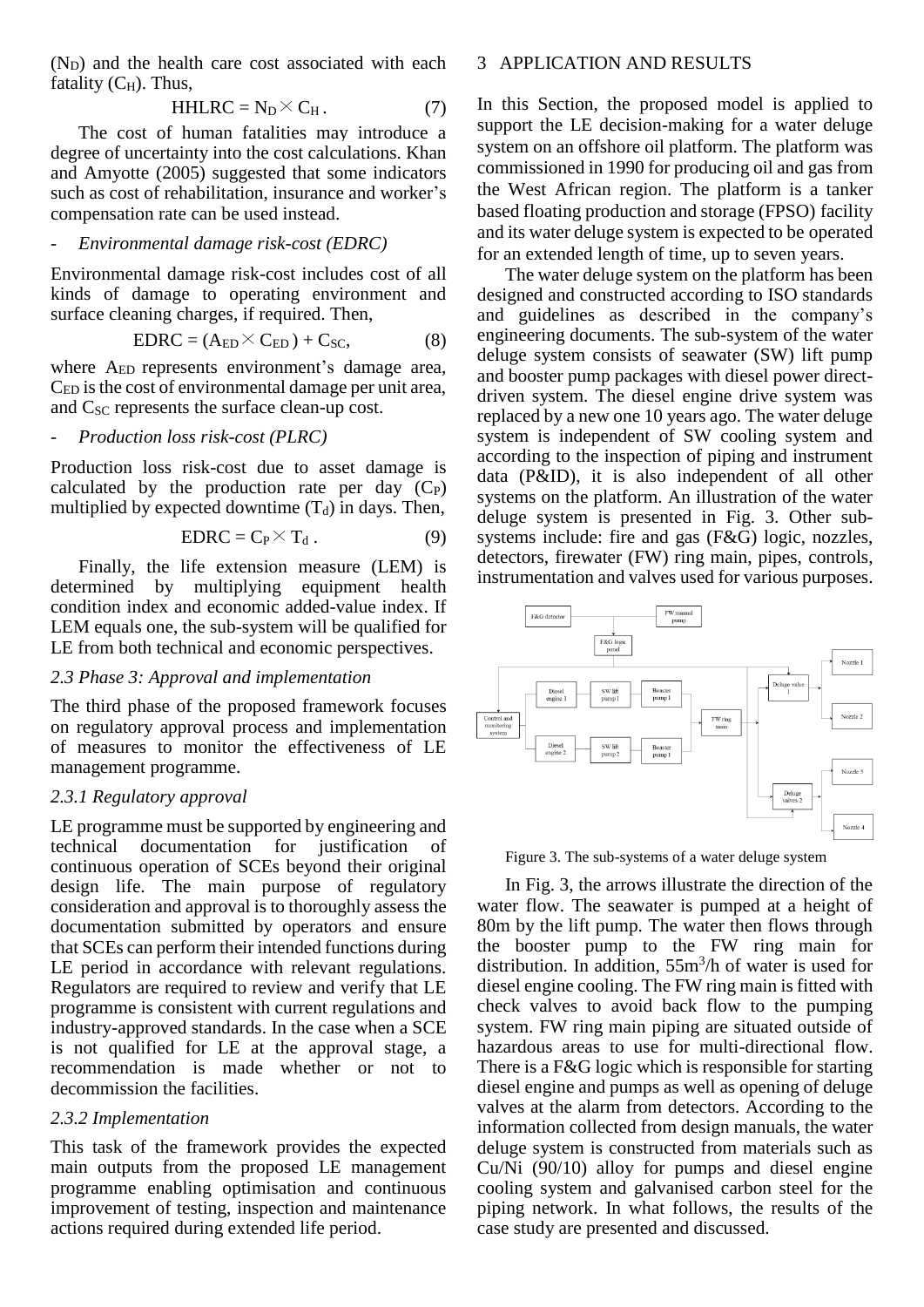#### - *Premise for LE*

The objective of this study is to extend the life of water deluge system for future operations.

- *Data collection*

The information required for analysis was collected from design, operation and maintenance manuals as well as other internal documents.

- *Screening and prioritisation of SCEs*

The results of the screening and prioritisation process are presented in Table 3. AFMEA revealed that the failure modes of each sub-system are mainly caused by ageing phenomenon. Based on the RPN values obtained from AFMEA, all sub-systems were ranked and prioritised for detailed analysis. However, the assessments focused on sub-systems with RPN values greater than 200.

Table 3. Selected SCEs for LE assessment and analysis.

| Safety critical element: Water Deluge System |                                      |                                  |  |  |  |  |  |  |
|----------------------------------------------|--------------------------------------|----------------------------------|--|--|--|--|--|--|
| Sub-system                                   | Risk level with<br>respect to ageing | Number of sub-<br>systems in SCE |  |  |  |  |  |  |
| SW pump                                      | High                                 | 2                                |  |  |  |  |  |  |
| Piping                                       | High                                 | 35                               |  |  |  |  |  |  |
| Diesel engine                                | Moderate                             | $\mathcal{D}_{\mathcal{L}}$      |  |  |  |  |  |  |
| F&G logic                                    | Moderate                             |                                  |  |  |  |  |  |  |
| Total                                        |                                      | 40                               |  |  |  |  |  |  |

#### - *Techno-economic assessment*

Current health status of sub-systems and economic implications of selected LE strategies were assessed. The results for the techno-economic assessment are presented in Table 4.

Table 4. Results of the techno-economic LE assessment

| <b>SCE</b> | <b>CI</b> | <b>RUL</b> | <b>BCR</b> | <b>NPV</b> | EHI            | ЕI       | LEM      |
|------------|-----------|------------|------------|------------|----------------|----------|----------|
|            |           | yrs.       |            | \$         |                |          |          |
| <b>SW</b>  | 3.3       | 4          | 3.13       | 7615.50    | $\overline{1}$ |          |          |
| pump       |           |            |            |            |                |          |          |
| Pipings    | 1.6       |            | 0.60       | $-1406$    | $\Omega$       | $\theta$ | $\theta$ |
| Diesel     | 3.9       |            | 2.1        | 3120       | 1              | 1        |          |
| engine     |           |            |            |            |                |          |          |
| F&G        | 3.7       |            | 2.34       | 4800.39    | -1             |          |          |
| logic      |           |            |            |            |                |          |          |

Results of the technical assessment indicate that the F&G logic has CI of 3.7 and is qualified for LE programme from technical perspective. This means that existing maintenance and ageing management programmes can be applied to manage the F&G system deterioration during extended life operation. The economic assessment indicated that the NPV for LE of F&G logic is greater than zero and  $BCR > 1$ , hence assigning an EI of value 1.

The analysis for the diesel engine drive system produced a CI of 3.9 and a positive NPV value as well as a BCR value greater than one. Therefore, it is qualified for extended operations.

The CI for SW lift pump is evaluated as 3.3, implying that the condition of sub-system is displayed in yellow color (i.e., the warning zone). The value of EHI is assigned to be 1, because the RUL of subsystem from available data is estimated to be four years which is less than the RFL of seven years. This indicates that the oil field has still this potential to be considered for LE intervention, i.e. replacement, remanufacturing, reconditioning, etc. Also, the economic assessment shows an NPV of \$7615.50 and a BCR value of 3.13, meaning that LE for the SW lift pump will result in substantial economic benefits to asset operators.

Technical assessment of piping network produced a CI of 1.6, indicating that the sub-system is not technically qualified for extended operations. Moreover, its economic assessment produced a negative NPV and a BCR value less than one.

In overall, based on the LEM values given in Table 4, the F&G logic, SW pump and the diesel drive system are qualified for LE. Even though three (out of four) of critical sub-systems have LEM of value 1, the entire water deluge system cannot be qualified for LE management programme because the LEM for the piping network is zero. Hence the overall system is still considered unsafe for extended operations. For this reason, the asset managers must first implement corrective/preventive actions on sub-system piping network so that its LE also becomes feasible from both technical and economic perspectives, then the LE programme for the whole system can be proceed.

## 4 CONCLUSIONS

In this paper, a techno-economic feasibility assessment framework was developed for life extension (LE) decision making of safety critical assets. The proposed framework provides a powerful decision-making tool for assessing and qualifying the SCEs for LE on the basis of asset condition assessment and cost-benefit-analysis (CBA). For the purpose of clarity, the efficacy of the proposed framework was shown through an application to LE decision-making of a water deluge system in the offshore oil and gas industry. The results of the application case study demonstrated the validity of the proposed framework for LE process. This study also overcame the shortcomings of available LE decision models which are restricted solely to either technical or economic considerations. The proposed framework provides decision–makers opportunity to incorporate simultaneously technical and economic issues when evaluating LE strategies.

The proposed framework will be applied in the future to critical structures operating in other industries. Development of mathematical models to jointly determine the optimal LE interval and associated maintenance strategy can be another area